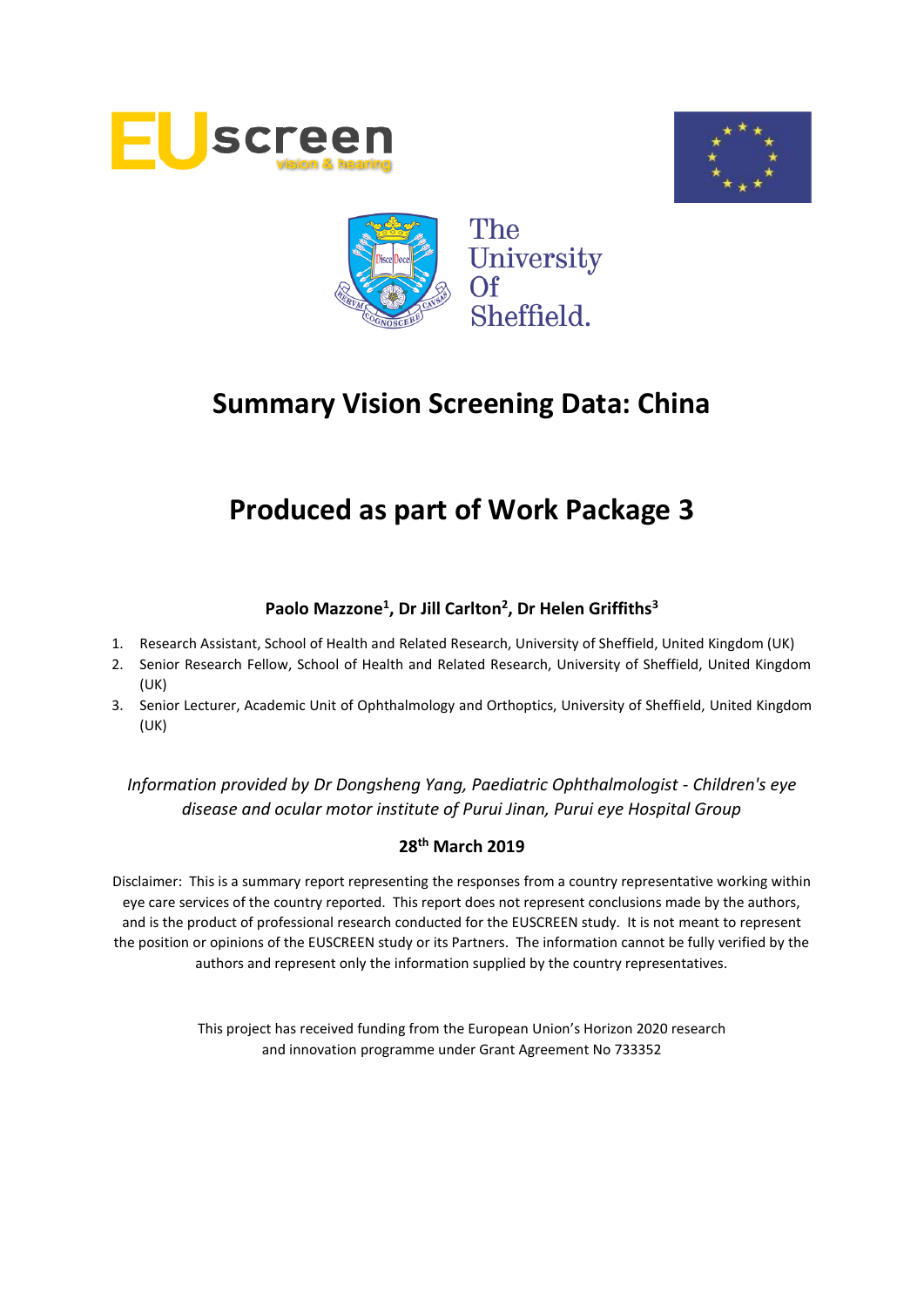



# **Contents**

| 1.                |                                          | Glossary of Terms                           |    |  |  |  |  |
|-------------------|------------------------------------------|---------------------------------------------|----|--|--|--|--|
| 2.                | Abbreviations                            |                                             |    |  |  |  |  |
| 3.                | Population and Healthcare Overview       |                                             |    |  |  |  |  |
| 4.                |                                          | Vision Screening Commissioning and Guidance | 3  |  |  |  |  |
| 5.                | Screening programme                      |                                             |    |  |  |  |  |
|                   | 5.1<br>Vision screening - Preterm babies |                                             |    |  |  |  |  |
|                   | 5.2                                      | Vision screening - Birth to 3 months        | 4  |  |  |  |  |
|                   | 5.3                                      | Vision screening - 3 months to 36 months    | 4  |  |  |  |  |
|                   | 5.4                                      | Vision screening - 36 months to 7 years.    | 4  |  |  |  |  |
| 6.                |                                          | <b>Automated Screening</b>                  | 8  |  |  |  |  |
| 7.                |                                          | Provision for Visually Impaired<br>9        |    |  |  |  |  |
| 8.                |                                          | Knowledge of existing screening programme   | 10 |  |  |  |  |
|                   | 8.1                                      | Prevalence/Diagnosis                        | 10 |  |  |  |  |
|                   | 8.2                                      | Coverage                                    | 10 |  |  |  |  |
|                   | 8.3                                      | Screening evaluation                        | 10 |  |  |  |  |
|                   | 8.4                                      | <b>Treatment success</b>                    | 10 |  |  |  |  |
| 9.                |                                          | Costs of vision screening in children       | 11 |  |  |  |  |
|                   | 9.1                                      | Cost of vision screening                    | 11 |  |  |  |  |
|                   | 9.2                                      | Cost of treatment for amblyopia             | 11 |  |  |  |  |
|                   | 9.3                                      | Cost of Treatment for strabismus            | 11 |  |  |  |  |
|                   | 9.4                                      | Cost of treatment for cataract.             | 11 |  |  |  |  |
| References<br>10. |                                          |                                             |    |  |  |  |  |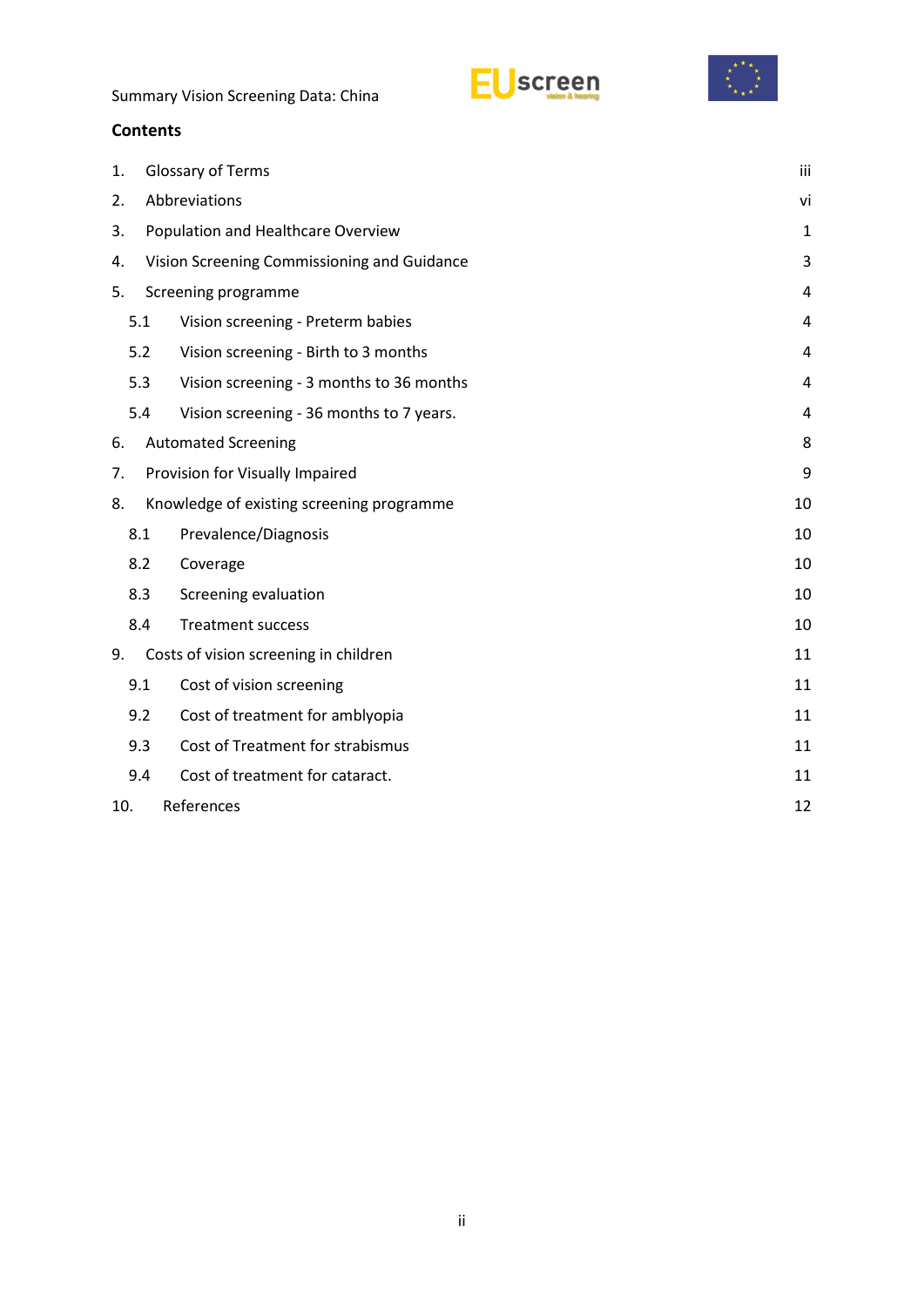



# <span id="page-2-0"></span>**1. Glossary of Terms**

| <b>Abnormal test</b><br>result                     | A test result where a normal "pass" response could not be<br>detected under good conditions. The result on screening<br>equipment may indicate "no response," "fail," or "refer."                                                                                                                                                                                                                                                                                                                                                            |  |  |  |  |  |
|----------------------------------------------------|----------------------------------------------------------------------------------------------------------------------------------------------------------------------------------------------------------------------------------------------------------------------------------------------------------------------------------------------------------------------------------------------------------------------------------------------------------------------------------------------------------------------------------------------|--|--|--|--|--|
| <b>Attendance rate</b>                             | The proportion of all those invited for screening that are tested<br>and receive a result:<br>Invited for screening includes all those that are offered the<br>screening test.<br>Tested and receive a result could be a "pass" or "referral to<br>diagnostic assessment".<br>Attendance rate provides information on the willingness of families<br>to participate in screening.                                                                                                                                                            |  |  |  |  |  |
| <b>Compliance with</b><br>referral<br>(percentage) | The percentage of those who are referred from screening to a<br>diagnostic assessment that actually attend the diagnostic<br>assessment.<br>Percentage of compliance provides information on the willingness<br>of families to attend the diagnostic assessment after referral from<br>screening.                                                                                                                                                                                                                                            |  |  |  |  |  |
| Coverage                                           | The proportion of those eligible for screening that are tested and<br>receive a result:<br>Eligible for screening includes those within the population<br>that are covered under the screening or health care<br>programme.<br>Tested and receive a result could be a "pass" or "refer to<br>$\bullet$<br>diagnostic assessment".<br>Factors such as being offered screening, willingness to participate,<br>missed screening, ability to complete the screen, and ability to<br>document the screening results will influence the coverage. |  |  |  |  |  |
| <b>False negatives</b>                             | The percentage of children with a visual deficit (defined by the<br>target condition) that receive a result of "pass" during screening.<br>Example: If 100 children with visual deficit are screened, and 1<br>child passes the screening, the percentage of false negatives is 1%.                                                                                                                                                                                                                                                          |  |  |  |  |  |
| <b>False positives</b>                             | The percentage of children with normal vision that are referred<br>from screening to a diagnostic assessment.                                                                                                                                                                                                                                                                                                                                                                                                                                |  |  |  |  |  |
| <b>Guidelines</b>                                  | Recommendations or instructions provided by an authoritative<br>body on the practice of screening in the country or region.                                                                                                                                                                                                                                                                                                                                                                                                                  |  |  |  |  |  |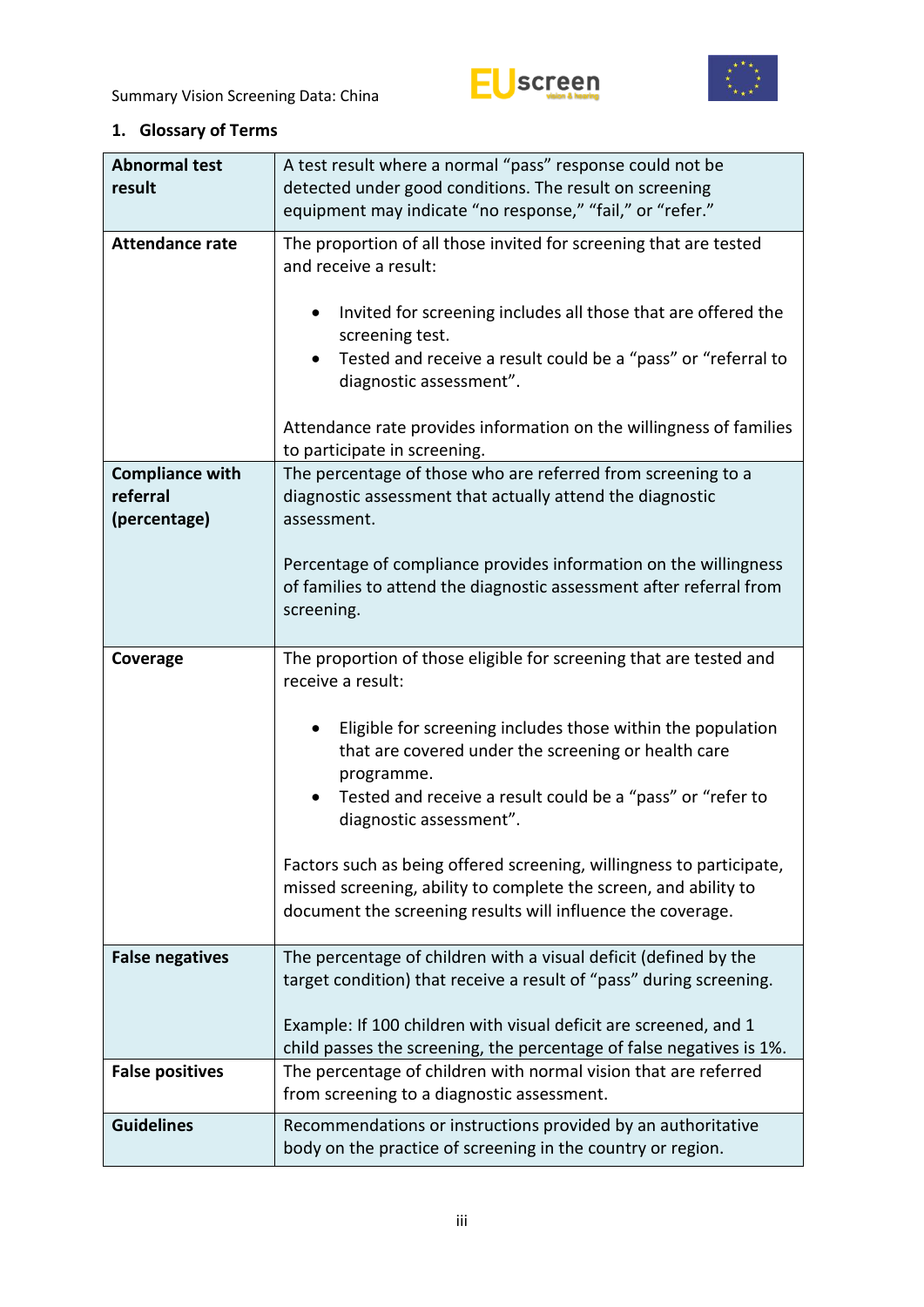



| <b>Vision screening</b><br>professional | A person qualified to perform vision screening, according to the<br>practice in the country or region.                                                                                                          |  |  |  |  |  |  |
|-----------------------------------------|-----------------------------------------------------------------------------------------------------------------------------------------------------------------------------------------------------------------|--|--|--|--|--|--|
| <b>Inconclusive test</b><br>result      | A test result where a normal "pass" response could not be<br>detected due to poor test conditions or poor cooperation of the<br>child.                                                                          |  |  |  |  |  |  |
| <b>Invited for</b><br>screening         | Infants/children and their families who are offered screening.                                                                                                                                                  |  |  |  |  |  |  |
| <b>Outcome of vision</b><br>screening   | An indication of the effectiveness or performance of screening,<br>such as a measurement of coverage rate, referral rate, number of<br>children detected, etc.                                                  |  |  |  |  |  |  |
| <b>Untreated</b><br>amblyopia           | Those children who have not received treatment for amblyopia<br>due to missed screening or missed follow-up appointment.                                                                                        |  |  |  |  |  |  |
| <b>Persistent</b><br>amblyopia          | Amblyopia that is missed by screening, or present after the child<br>has received treatment.                                                                                                                    |  |  |  |  |  |  |
| <b>Positive predictive</b><br>value     | The percentage of children referred from screening who have a<br>confirmed vision loss.                                                                                                                         |  |  |  |  |  |  |
|                                         | For example, if 100 babies are referred from screening for<br>diagnostic assessment and 10 have normal vision and 90 have a<br>confirmed visual defect, the positive predictive value would be<br>90%.          |  |  |  |  |  |  |
| Prevalence                              | The percentage or number of individuals with a specific disease or<br>condition. Prevalence can either be expressed as a percentage or<br>as a number out of 1000 individuals within the same demographic.      |  |  |  |  |  |  |
| Programme                               | An organised system for screening, which could be based<br>nationally, regionally or locally.                                                                                                                   |  |  |  |  |  |  |
| Protocol                                | Documented procedure or sequence for screening, which could<br>include which tests are performed, when tests are performed,<br>procedures for passing and referring, and so forth.                              |  |  |  |  |  |  |
| <b>Quality assurance</b>                | A method for checking and ensuring that screening is functioning<br>adequately and meeting set goals and benchmarks.                                                                                            |  |  |  |  |  |  |
| Referral criteria                       | A pre-determined cut-off boundary for when achild should be re-<br>tested or seen for a diagnostic assessment.                                                                                                  |  |  |  |  |  |  |
| <b>Risk babies / Babies</b><br>at-risk  | All infants that are considered to be at-risk or have risk-factors for<br>vision defects/ophthalmic pathology according to the screening<br>programme.                                                          |  |  |  |  |  |  |
|                                         | Two common risk factors are admission to the neonatal-intensive<br>care unit (NICU) or born prematurely. However, other risk factors<br>for visual defects may also be indicated in the screening<br>programme. |  |  |  |  |  |  |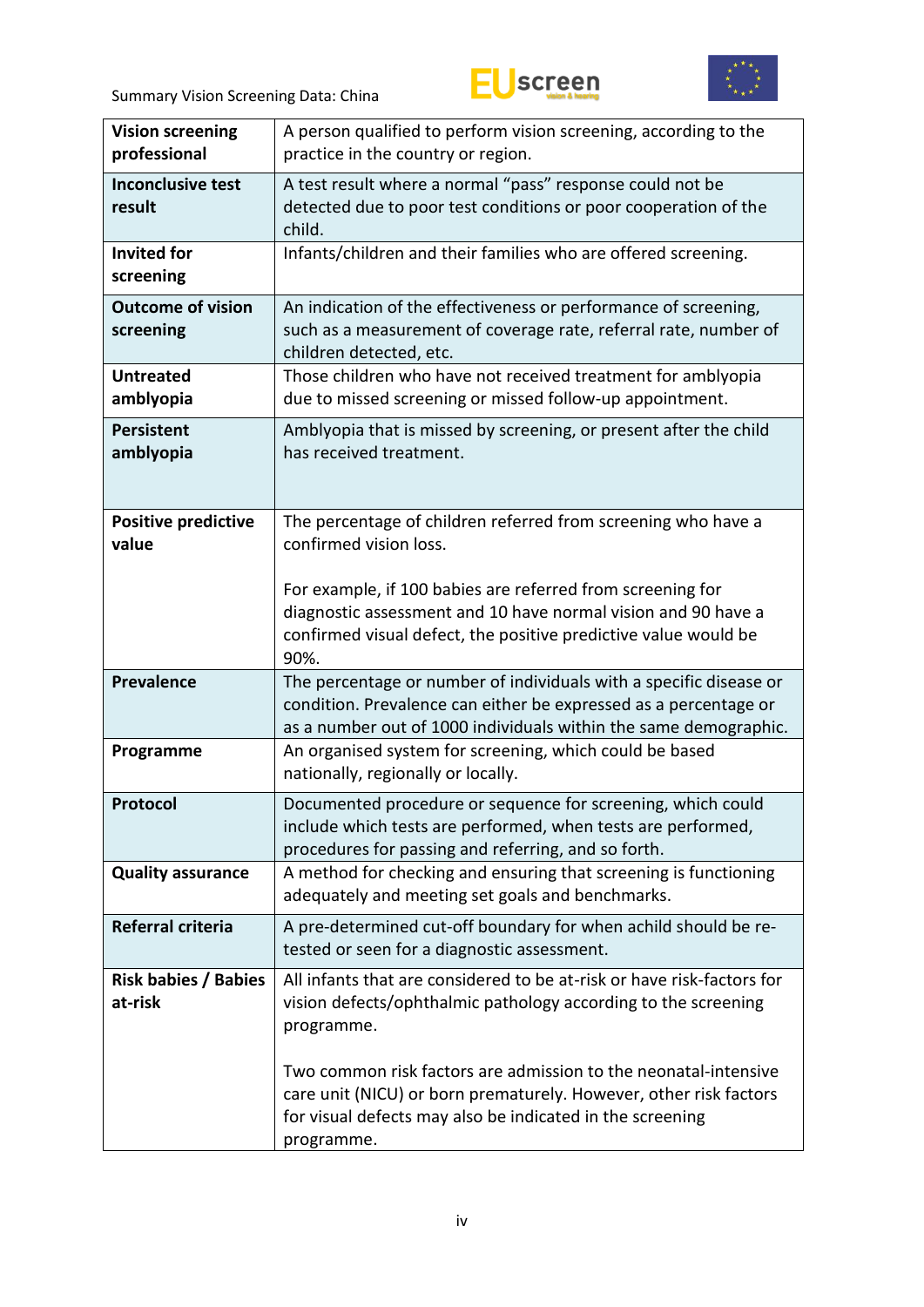



| Sensitivity                    | The percentage of children with visual defects that are identified<br>via the screening programme.<br>For example, if 100 babies with visual defects are tested, and 98 of<br>these babies are referred for diagnostic assessment and 2 pass the<br>screening, the sensitivity is 98%. |  |  |  |  |
|--------------------------------|----------------------------------------------------------------------------------------------------------------------------------------------------------------------------------------------------------------------------------------------------------------------------------------|--|--|--|--|
| <b>Specificity</b>             | The percentage of children with normal vision that pass the<br>screening.<br>For example, if 100 babies with normal vision are tested, and 10 of<br>these babies are referred for diagnostic assessment and 90 pass the<br>screening, the specificity is 90%.                          |  |  |  |  |
| <b>Target condition</b>        | The visual defect you are aiming to detect via the screening<br>programme.                                                                                                                                                                                                             |  |  |  |  |
| Well, healthy<br><b>babies</b> | Infants who are <i>not</i> admitted into the NICU or born prematurely<br>(born after a gestation period of less than 37 weeks).                                                                                                                                                        |  |  |  |  |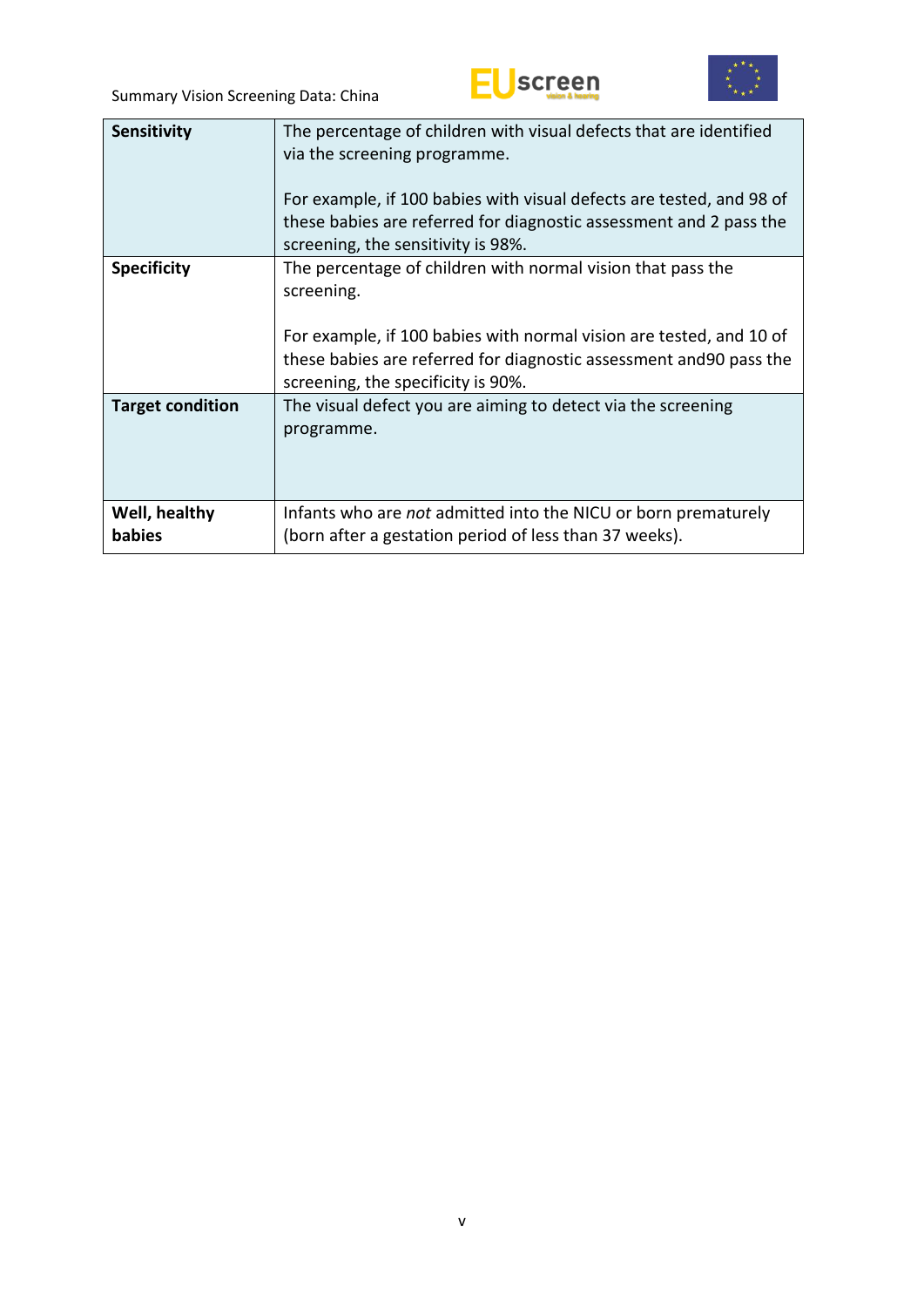



#### <span id="page-5-0"></span>**2. Abbreviations**

- **ACT**: Alternating Cover Test
- **AR**: Autorefraction
- **AS**: Automated Screening
- **BCVA**: Best Corrected Visual Acuity
- **CT**: Cover Test
- **CV**: Colour Vision
- **EI**: Eye Inspection
- **EM**: Eye Motility
- **GDP**: Gross Domestic Product
- **Hir**: Hirschberg test
- **NICU**: Neonatal-intensive care unit
- **PM**: Pursuit Movements
- **PPP**: Purchasing Power Parity
- **PR**: Pupillary Reflexes
- **RE:** Retinal Examination
- **SV**: Stereoacuity
- **VA**: Visual Acuity
- **WHO**: World Health Organisation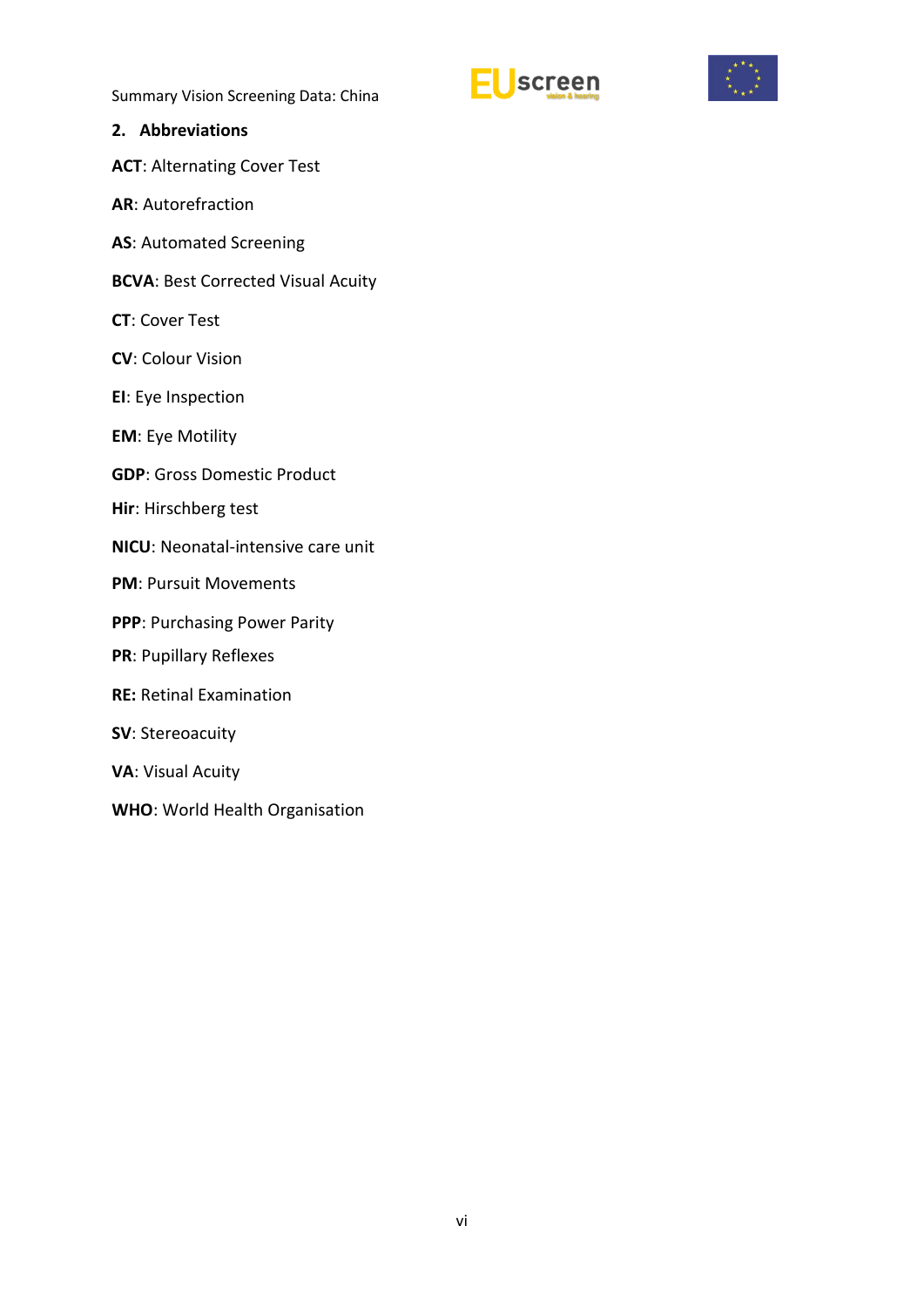



#### <span id="page-6-0"></span>**3. Population and Healthcare Overview**

The population of China is estimated as 1386.395 billion (World Bank, 2018a) and birth rate estimated at 12 births/1,000 population in 2016 (World Bank, 2018b). The change in population and birth rate from 1960 to 2017 is shown in Figure 1, graphs A and B respectively.

China had a reported population density of 147.67 people per square kilometre in 2017 and this has risen from 70.34 people per square kilometre in 1961 (World Bank, 2018c). Infant mortality in 2017 was estimated at 8 deaths/1,000 live births in total (World Bank, 2018d).

The average life expectancy in China is estimated at 76.25 years (World Bank, 2018e), with a death rate of 7.3 deaths/1,000 population in 2016 (World Bank, 2018f). China has a gross national income per capita (PPP int. \$, 2013) of \$11,850 (WHO, 2016). The estimated total expenditure on health per capita in 2014 was \$731 (Intl \$) and the total expenditure on health in 2014 as percentage of GDP was 5.5% (WHO, 2016).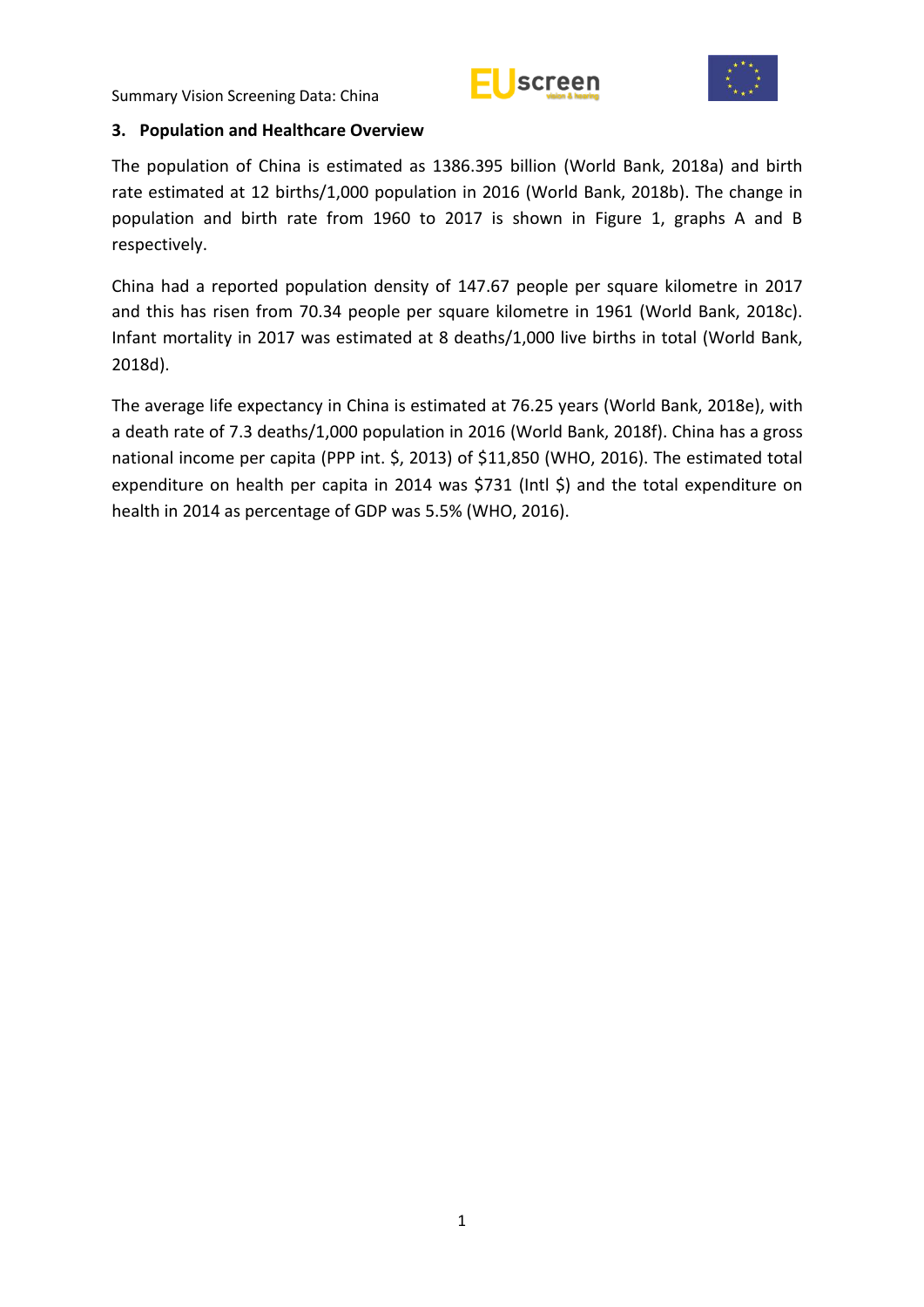



*Figure 1: Change in the Total Population and Birth Rate in China between 1960 and 2017*



*Source: Information sourced from World Bank (2018)*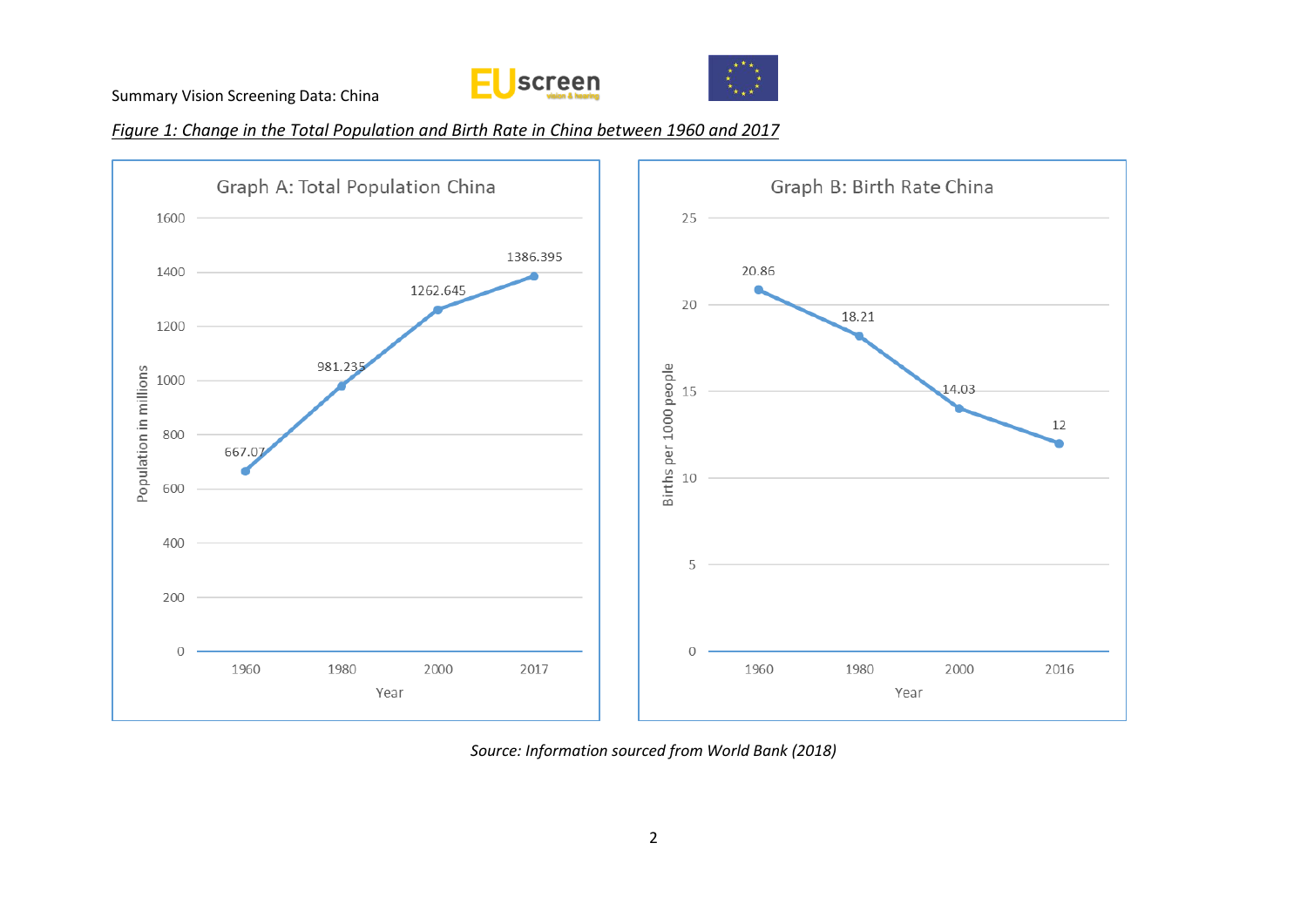



#### <span id="page-8-0"></span>**4. Vision Screening Commissioning and Guidance**

Vision screening in China is organised regionally by each district, with the exception of rural areas which do not provide vision screening. There are differences in protocols between each district; this report is based on the vision screening protocol in the region of Jinan, which is the capital of eastern China's Shandong province. Jinan has a population of approximately 5.21 million (Statista, 2019).

Vision screening is funded by the hospital; it is not known how vision screening is funded in other areas but the systems vary. The content of the vision screening programme is decided upon by a professional body of ophthalmologists and orthoptists, or a public health organisation.

Vision screening started in 2008 and was implemented in the Purui eye hospital group in 2012. Recently, vision screening archives have been introduced, which is the only known change to the vision screening programme since it began. There are regional general health screening guidelines that provide information on vision screening.

Vision screening is conducted by paediatric ophthalmologists, ophthalmologists and paediatricians. There are approximately 20 vision screening professionals per million population. General professionals that do not screen, but could do so with additional training have been identified as ophthalmologists.

There is specific training to perform vision screening for screening professionals via local screening training and further secondary education each year. This training lasts 3 months and is regularly updated, monitored or revalidated, however, it is not accredited or certified.

The vision screening programme is reviewed every 1-2 years by the local government according to national government policies. There is no specific funding for these revisions. There are methods imposed by the government to quality monitoring of the programme. Information is collected by a local-national screening system. There has been research conducted concerning the vision screening programme, however, there has been no costeffectiveness analysis.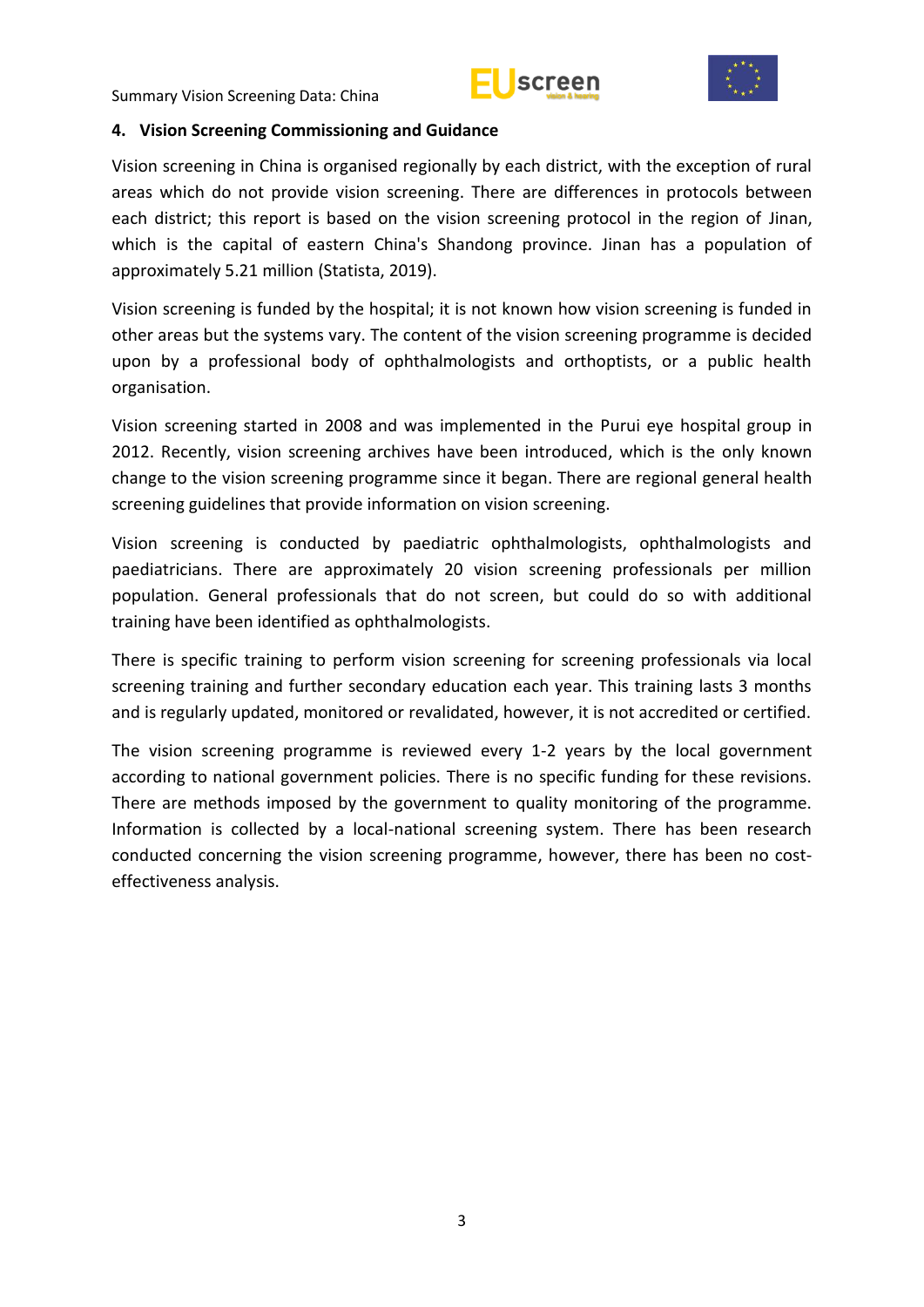



#### <span id="page-9-0"></span>**5. Screening programme**

In China, retinopathy of prematurity (preterm babies) and reduced visual acuity are the target conditions screened for by vision screening. The health care professionals delivering vision screening, venue for screening and tests used vary depending on the age of the child as shown in Tables 1, 2 and 3 respectively. Specific details of the screening offered within each age group are described more fully in sections 5.1 to 5.4 below.

# <span id="page-9-1"></span>*5.1 Vision screening - Preterm babies*

Preterm babies up to the age of 3 months are screened by a paediatric ophthalmologist in an eye clinic. The tests conducted at this age include retinal examination at 1 month of age.

# <span id="page-9-2"></span>*5.2 Vision screening - Birth to 3 months*

Well, healthy babies up to the age of 3 months are screened by either a paediatrician or an ophthalmologist in a hospital or a child healthcare centre. The tests conducted include retinal examination at 1 month of age. Babies are referred after 1-2 abnormal tests or 2-3 inconclusive examinations.

# <span id="page-9-3"></span>*5.3 Vision screening - 3 months to 36 months*

Infants aged 3 to 36 months of age are screened by either a paediatrician or an ophthalmologist in an eye clinic. The tests conducted at this age include eye inspection, eye motility, Hirschberg test, retinal examination, cover test and alternate cover test at 3 months of age, followed by automated screening (Suresight, Topocon) at 6 months of age. Infants are referred after 2 abnormal tests or 2-3 inconclusive examinations.

# <span id="page-9-4"></span>*5.4 Vision screening - 36 months to 7 years.*

Children aged from 36 months to 7 years of age are screened by a paediatrician or an ophthalmologist in an eye clinic. The tests conducted at this age include eye inspection, eye motility, Hirschberg test, retinal examination, pursuit movements, pupillary reflexes, cover test, alternate cover test, visual acuity measurement, stereopsis (Titmus), colour vision (colour test book), autorefraction and automated screening (Suresight, Topocon). Visual acuity is measured for the first time at 3 years of age and then repeated every 6 months until 18 years of age. The optotype chart used for visual acuity measurement is a logarithmic eye chart (logMAR, one space, crowded, with a range of 0.1-2.0 decimal). Referral criteria is defined as:

- 3 years of age: visual acuity of less than 0.6 decimal (0.2 logMAR, 6/9.5 Snellen)
- 4 years of age: visual acuity of less than 0.8 (0.1 logMAR, 6/7.5 Snellen)
- 5 years of age and above: visual acuity of less than 1.0 (0.0 logMAR, 6/6 Snellen)

Children are referred after 1 abnormal tests or 2-3 inconclusive examinations.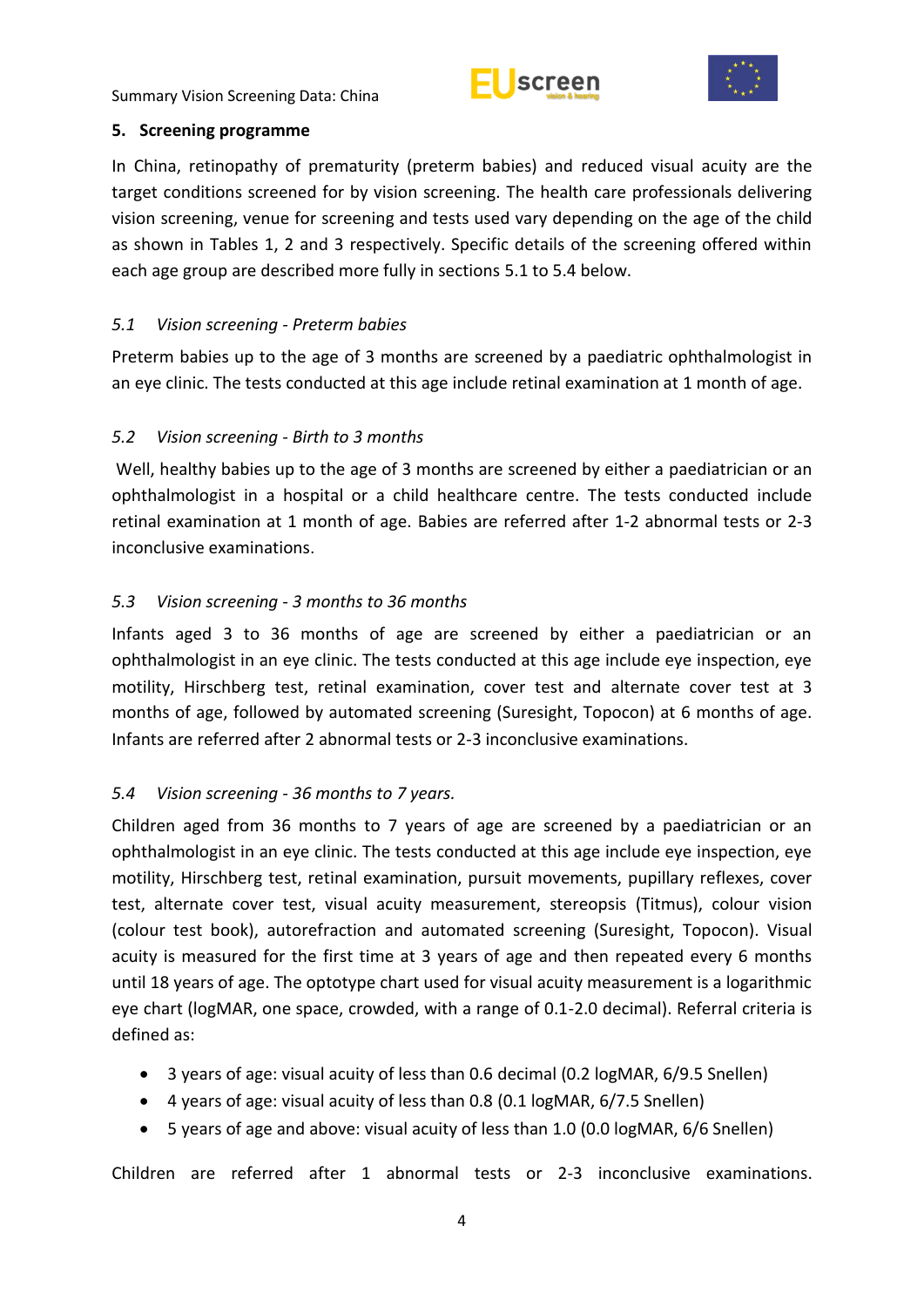



**Table 1:** Healthcare professionals who conduct vision screening in each age group

| Table 1        | <b>Paediatric Ophthalmologist</b> | Ophthalmologist | Paediatrician         |  |  |
|----------------|-----------------------------------|-----------------|-----------------------|--|--|
| Preterm babies | $\checkmark$                      | $\pmb{\times}$  | $\boldsymbol{\times}$ |  |  |
| 0 to 3 months  | $\pmb{\times}$                    | ✓               | ✓                     |  |  |
| 3 to 36 months | $\pmb{\times}$                    | ✓               | ✓                     |  |  |
| 3 to 7 years   | $\boldsymbol{\mathsf{x}}$         | ✓               | $\checkmark$          |  |  |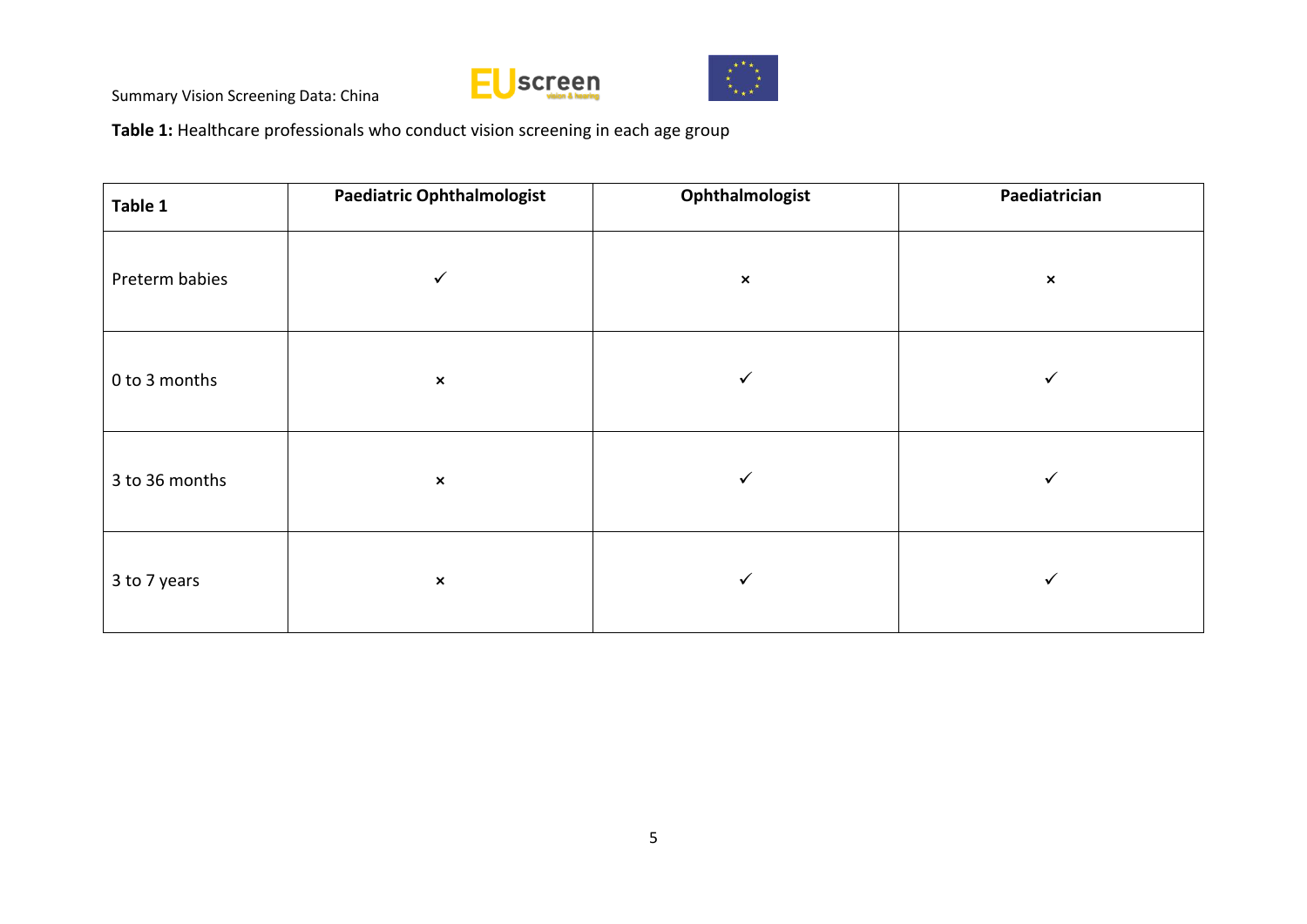



**Table 2:** Vision screening tests used in vision screening for each age group

| Table 2              | E1             | EM                        | Hir                       | <b>RE</b>    | PM                        | <b>PR</b>                 | <b>CT</b>                 | <b>ACT</b>     | <b>VA</b>      | <b>SV</b>                 | CV             | <b>AS</b>                 | <b>AR</b>                 |
|----------------------|----------------|---------------------------|---------------------------|--------------|---------------------------|---------------------------|---------------------------|----------------|----------------|---------------------------|----------------|---------------------------|---------------------------|
| Preterm<br>babies    | $\pmb{\times}$ | $\pmb{\times}$            | $\pmb{\times}$            | $\checkmark$ | $\boldsymbol{\mathsf{x}}$ | $\boldsymbol{\mathsf{x}}$ | $\boldsymbol{\mathsf{x}}$ | $\pmb{\times}$ | $\pmb{\times}$ | $\boldsymbol{\mathsf{x}}$ | $\pmb{\times}$ | $\boldsymbol{\mathsf{x}}$ | $\boldsymbol{\mathsf{x}}$ |
| $0$ to $3$<br>months | $\pmb{\times}$ | $\boldsymbol{\mathsf{x}}$ | $\boldsymbol{\mathsf{x}}$ | $\checkmark$ | $\boldsymbol{\mathsf{x}}$ | $\boldsymbol{\mathsf{x}}$ | $\boldsymbol{\mathsf{x}}$ | $\pmb{\times}$ | $\pmb{\times}$ | $\boldsymbol{\mathsf{x}}$ | $\pmb{\times}$ | $\boldsymbol{\mathsf{x}}$ | $\boldsymbol{\mathsf{x}}$ |
| 3 to 36<br>months    | $\checkmark$   | $\checkmark$              | $\checkmark$              | $\checkmark$ | $\boldsymbol{\mathsf{x}}$ | $\boldsymbol{\mathsf{x}}$ | $\checkmark$              | $\checkmark$   | $\pmb{\times}$ | $\boldsymbol{\mathsf{x}}$ |                | ✓                         |                           |
| 3 to 7 years         | $\checkmark$   | $\checkmark$              | $\checkmark$              | $\checkmark$ | $\checkmark$              | $\checkmark$              | $\checkmark$              | $\checkmark$   | $\checkmark$   | $\checkmark$              | $\checkmark$   | $\checkmark$              | $\checkmark$              |

Key: ACT: Alternating Cover Test; AR: Autorefraction; AS: Automated Screening; CT: Cover Test; CV: Colour Vision; EI: Eye Inspection; EM: Eye Motility; Hir: Hirschberg test; PM: Pursuit Movements; PR: Pupillary Reflexes; RE: Retinal Examination; SV: Stereoacuity; VA: Visual Acuity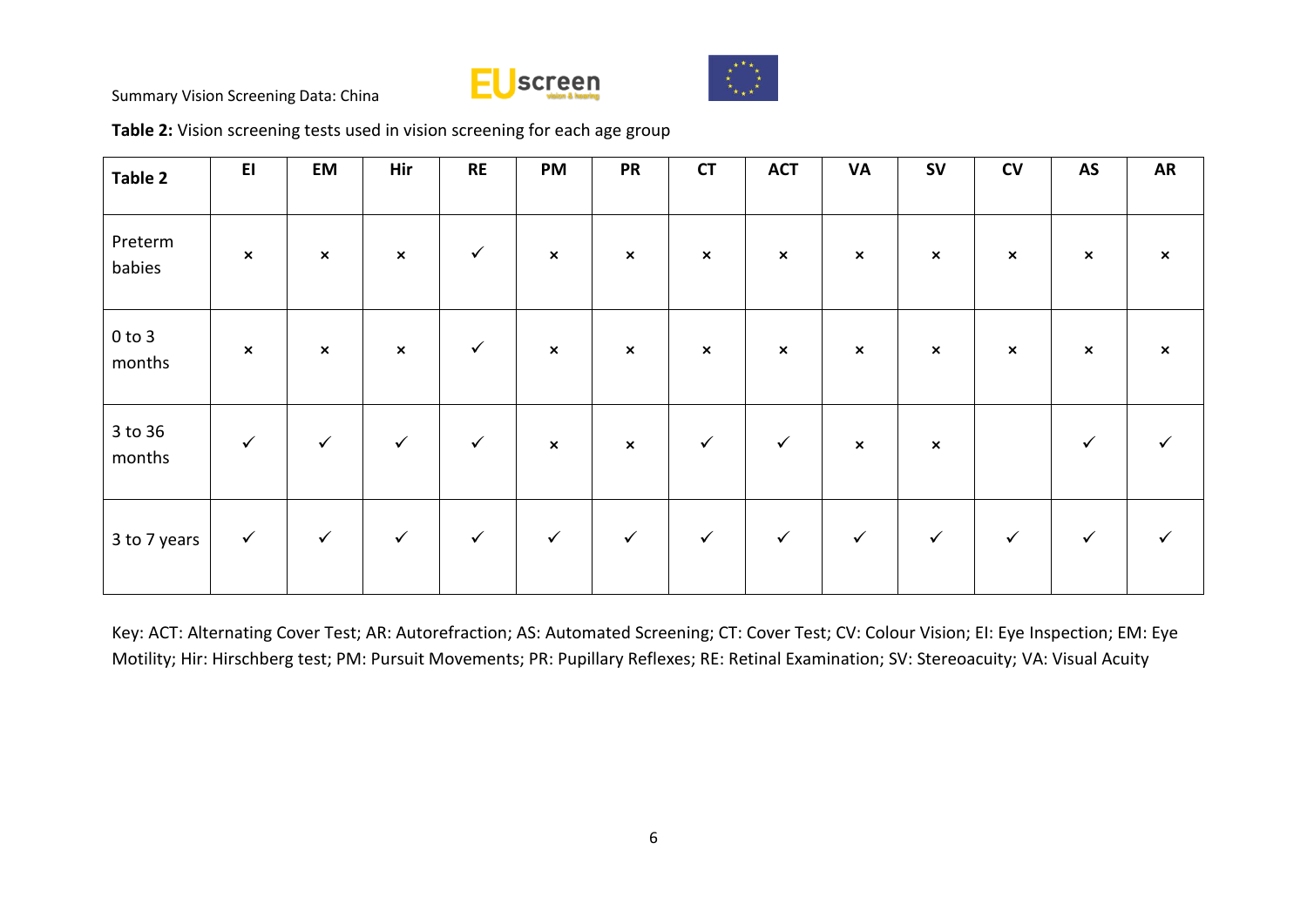



**Table 3:** Location of vision screening for each age group

| Table 3        | <b>Eye Clinic</b> | Hospital       | <b>Child Healthcare Centre</b> |  |  |
|----------------|-------------------|----------------|--------------------------------|--|--|
| Preterm babies | $\checkmark$      | $\pmb{\times}$ | $\pmb{\times}$                 |  |  |
| 0 to 3 months  | $\mathsf{x}$      | $\checkmark$   | $\checkmark$                   |  |  |
| 3 to 36 months | $\checkmark$      | $\pmb{\times}$ | $\pmb{\times}$                 |  |  |
| 3 to 7 years   | $\checkmark$      | $\pmb{\times}$ | $\pmb{\times}$                 |  |  |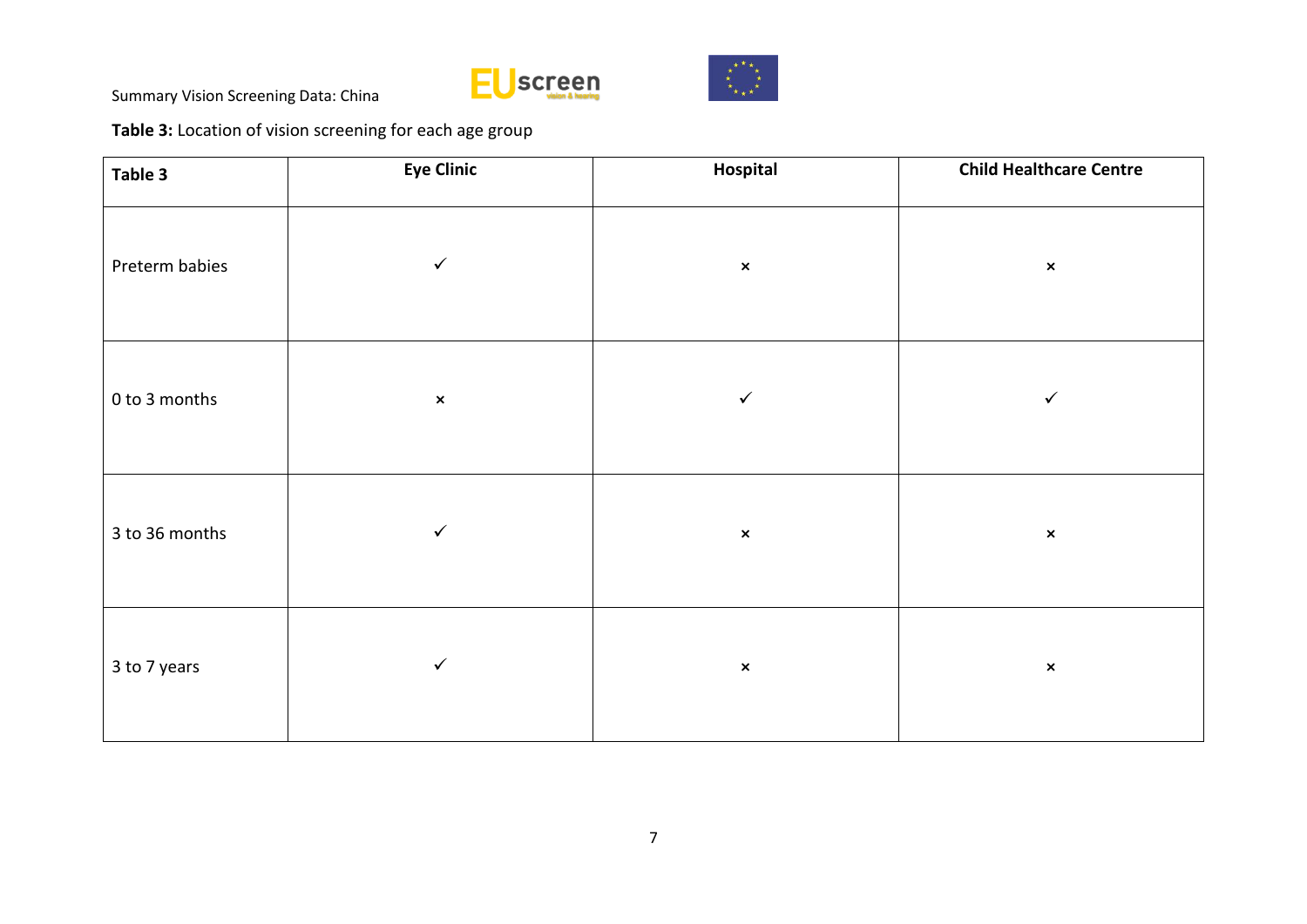



#### <span id="page-13-0"></span>**6. Automated Screening**

Automated vision screening is achieved using handheld, portable devices designed to detect presence of refractive error in infants from 6 months of age. It provides objective results and is used to detect amblyopic risk factors. This differs from other methods used to screen children for amblyopia which focus on detection of the actual condition and the resulting visual loss.

In China, automated screening is conducted using Suresight and Topocon. These devices cost between 20,000-30,000 Chinese Yuan (2,643.30 Euros\*) with maintenance costs of 20 Chinese Yuan (2.64 Euros\*) per year. The devices need replacing every 5 years. These devices are only sued in large  $3<sup>rd</sup>$  grade hospitals – it is not known how many there are in China. The age at which these tests are conducted has not been specified. However, it is known that some areas do screen with autorefractors and some do not – there is no comparative data between these areas. Other tests are conducted alongside this, such as a visual acuity measurement. It is only used on children who have decreased visual acuity and the referral criteria is both visual acuity and autorefraction must be abnormal. If a child passes the visual acuity test, but fails the automated screening, it is necessary to conduct the visual acuity measurement again and refer if this is abnormal.

*\* Currency conversions as of 28.03.2019*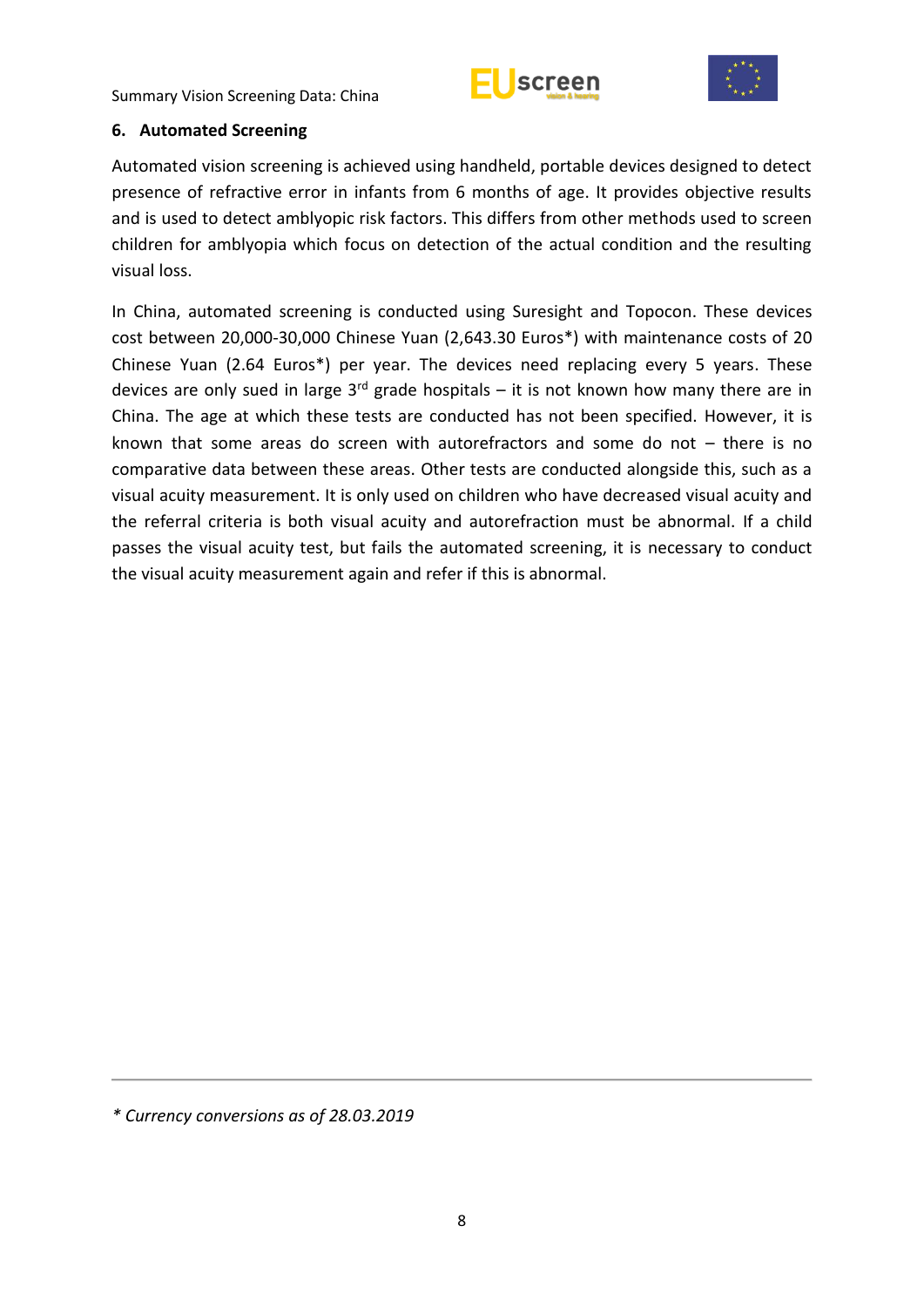



#### <span id="page-14-0"></span>**7. Provision for Visually Impaired**

It is estimated that there are 400 schools for blind or severely visually impaired children in China. The costs per child for these schools is estimated at 2,000 Chinese Yuan (264.33 Euros\*). There is support for visually impaired children that attend regular primary school through the disables persons' federation, this includes visual aids.

*<sup>\*</sup> Currency conversion as of 28.03.2019*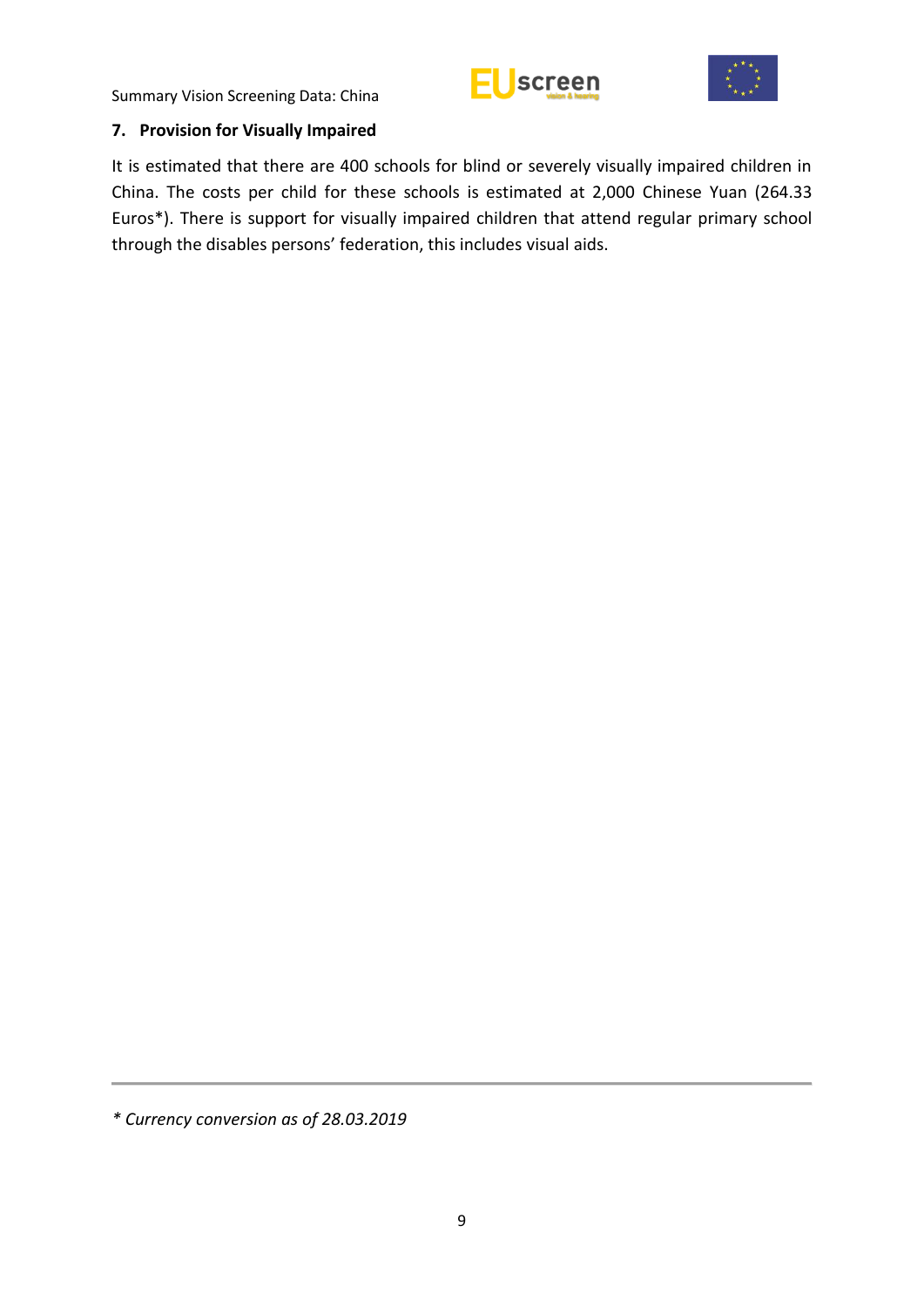



#### <span id="page-15-0"></span>**8. Knowledge of existing screening programme**

## <span id="page-15-1"></span>*8.1 Prevalence/Diagnosis*

The prevalence of treated or untreated amblyopia is estimated at 2.5% by the age of 7 years. The prevalence of persistent amblyopia is estimated at 0.5% by the age of 7 years. The prevalence of strabismus is estimated at 2% by 6 years of age. The incidence of the four types of amblyopia is estimated at 20% strabismic, 60% refractive, 15% combinedmechanism and 5% deprivation.

# <span id="page-15-2"></span>*8.2 Coverage*

Invitations for general preventative child healthcare screening are sent by vision professionals or ophthalmologists, of which, approximately 60-70% of children at kindergarten age (3-5 years) are invited – the remaining 30-40% are not invited due to attending private kindergartens. All school aged children (6 years of age) are invited for vision screening by school doctors. The coverage and attendance of any kind of vision screening, before the age of 7 years is estimated at 60-70%. For visual acuity measurements, specifically, the attendance rate is estimated at 60-80%.

# <span id="page-15-3"></span>*8.3 Screening evaluation*

The percentage of false negatives is estimated at 20%. The percentage of false positives is estimated at 20%. The positive predictive value of a refer result after vision screening is estimated at 80-90%. The sensitivity and specificity of vision screening are both estimated at 80%.

# <span id="page-15-4"></span>*8.4 Treatment success*

The percentage of infants treated for congenital eye disorders is estimated 0.01% of the total population. The percentage of children treated for strabismus, after being screened before the age of 7 years is estimated at 30% - this rises to 30-50% of the total population before the age of 7 years. The percentage of children treated for amblyopia, after being screened before the age of 7 years, is estimated at 40% - this rises to 50% of the total population before the age of 7 years. It is not known how many patients are treated for congenital cataract, amblyopia and strabismus, per year by an orthoptist and/or an ophthalmologist. Ophthalmologists or optometrists prescribe glasses for children under the age of 7 years. Other treatment options include patching, penalisation with glasses, atropine and cataract surgery. There is no registration or documentation of noncompliance with referral after an abnormal screening test result.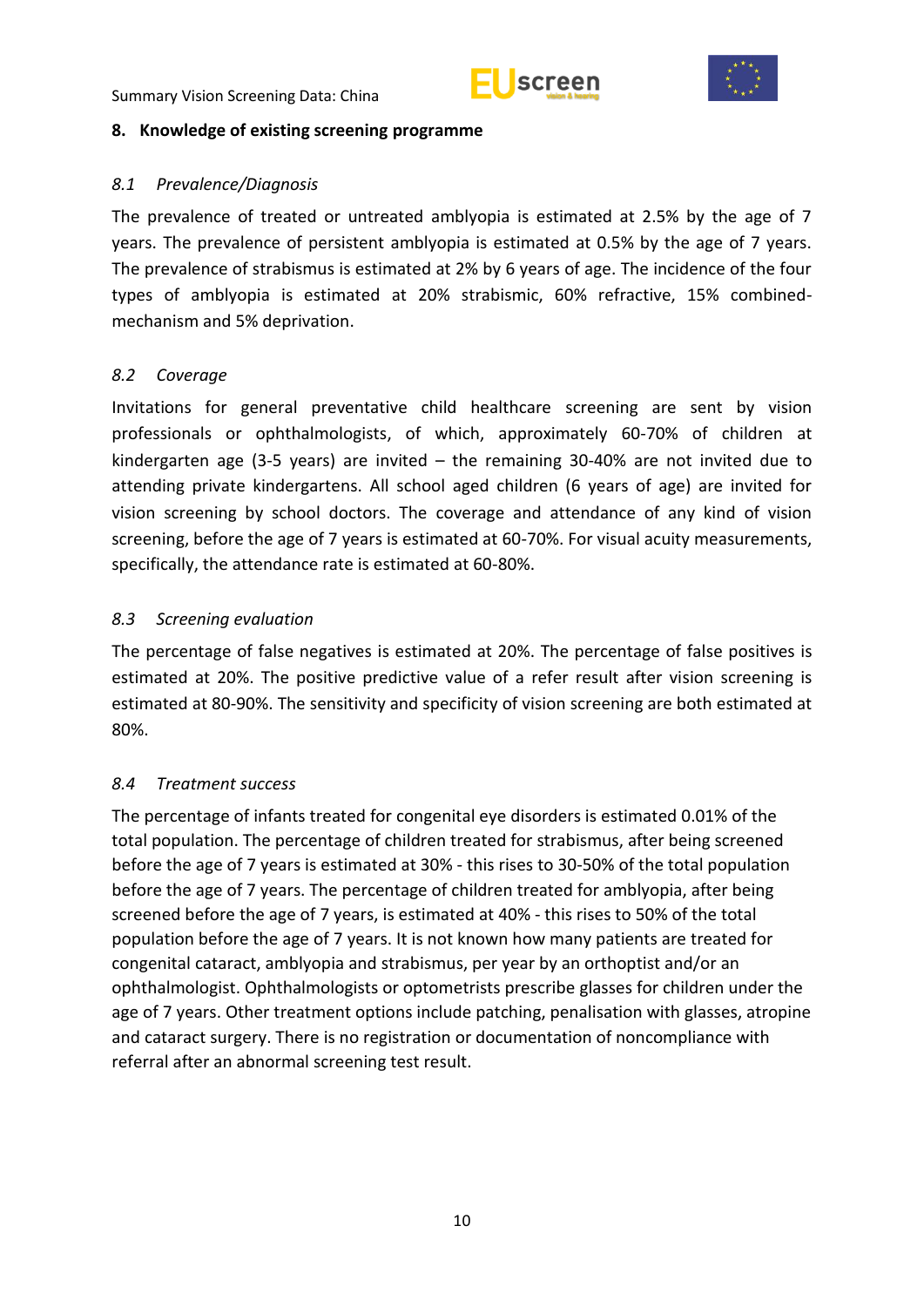



## <span id="page-16-0"></span>**9. Costs of vision screening in children**

# <span id="page-16-1"></span>*9.1 Cost of vision screening*

The salary costs, per year, for vision screening professionals is estimated at \$10,000 (8,806.95 Euros\*). The salary costs, per hour, for vision screening professionals is estimated at \$5 (4.40 Euros\*). The cost to train general preventative child healthcare screening professionals, between leaving secondary education to qualification, is estimated at \$1,000 (880.70 Euros\*).

The total screening costs per year for vison screening is estimated at \$100,000 (88069.50 Euros\*). The total costs, per child per year, for vison screening nationally is estimated at 50 Chinese Yuan (6.61 Euros\*).

# <span id="page-16-2"></span>*9.2 Cost of treatment for amblyopia*

The estimated costs for treatment of typical patients, with refractive amblyopia and strabismic amblyopia including follow up are:

- Refractive amblyopia \$1,000 (881.16 Euros\*) inclusive of 5 visits.
- Strabismic amblyopia \$3,000 (2,643.47 Euros\*) including surgery inclusive of 10 visits.

# <span id="page-16-3"></span>*9.3 Cost of Treatment for strabismus*

The estimated costs for congenital cataract surgery including follow up of deprivation amblyopia is \$10,000 (8,811.55 Euros\*), including surgery and more than 20 visits.

# <span id="page-16-4"></span>*9.4 Cost of treatment for cataract.*

The estimated costs for strabismus surgery including follow up are \$20,000 (17,623.10 Euros\*).

*\* Currency conversions as of 21.02.2019*